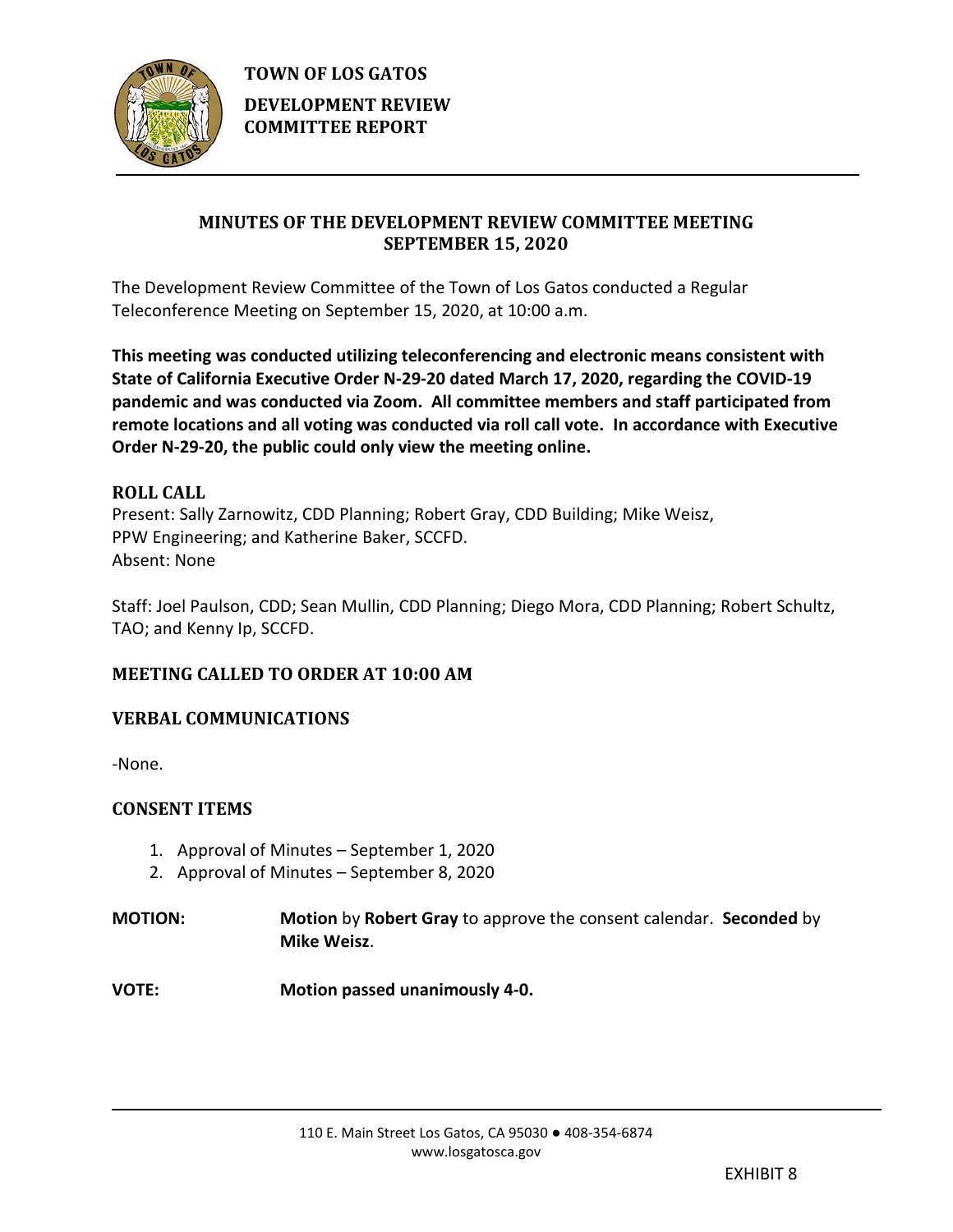## PAGE **2** OF **6** DEVELOPMENT REVIEW COMMITTEE MINUTES OF SEPTEMBER 15, 2020

## **PUBLIC HEARINGS**

3. 101 Broadway

Architecture and Site Application S-20-003

Requesting approval for demolition of an existing single-family residence and construction of a new single-family residence located in the Broadway Historic District on property zoned R-1D:LHP. APN 510-45-041. PROPERTY OWNER: ZKJ LLC APPLICANT: Jay Plett PROJECT PLANNER: Sean Mullin

Sean Mullin, Associate Planner, presented the staff report.

Opened Public Comment.

## Jay Plett

He is the architect for the project speaking on behalf of the request. He and the property owner have worked with the owner of the downhill property at 93 Broadway and agreed to the construction of a privacy fence and moving the upper-level terrace back. They had numerous meetings with the owner of the uphill property at 107 Broadway and agreed to minimize and eliminate some windows on the west elevation. After the previous DRC meeting, they offered to lower the roof ridge more, for a total reduction of two feet, but that appears to have been rejected by the neighbor. They agree to the additional conditions of approval to construct a privacy fence, move the upper-level terrace back, and lower the roof ridge six inches. They will continue to work with the neighbor at 107 Broadway to construct a fence and not plant any shade trees between the properties.

## Karen Kurtz

She is the adjacent uphill neighbor. She has concerns about the accuracy of the scale of the drawings, that show her ADU and front porch taller than the story poles, which is not the case. She has met with the applicant and owner and discussed the windows on the upper level, but she also has concerns that the windows on the lower level will invade her privacy. Her biggest concern is that this project will shade her already limited sunlight, and a reduction in height of six inches or two feet will do nothing for this concern. She is concerned that the project does not align with the historic guidelines and is not in-scale with the neighborhood. She asks that the project be continued.

## Ilona Merli

She is a neighbor and agrees with the concerns of Karen Kurtz. She is concerned with the impacts the proposed project will have on privacy, the nature of the street, and the yards. She states that views should be directed toward the rear of the property and not to the sides.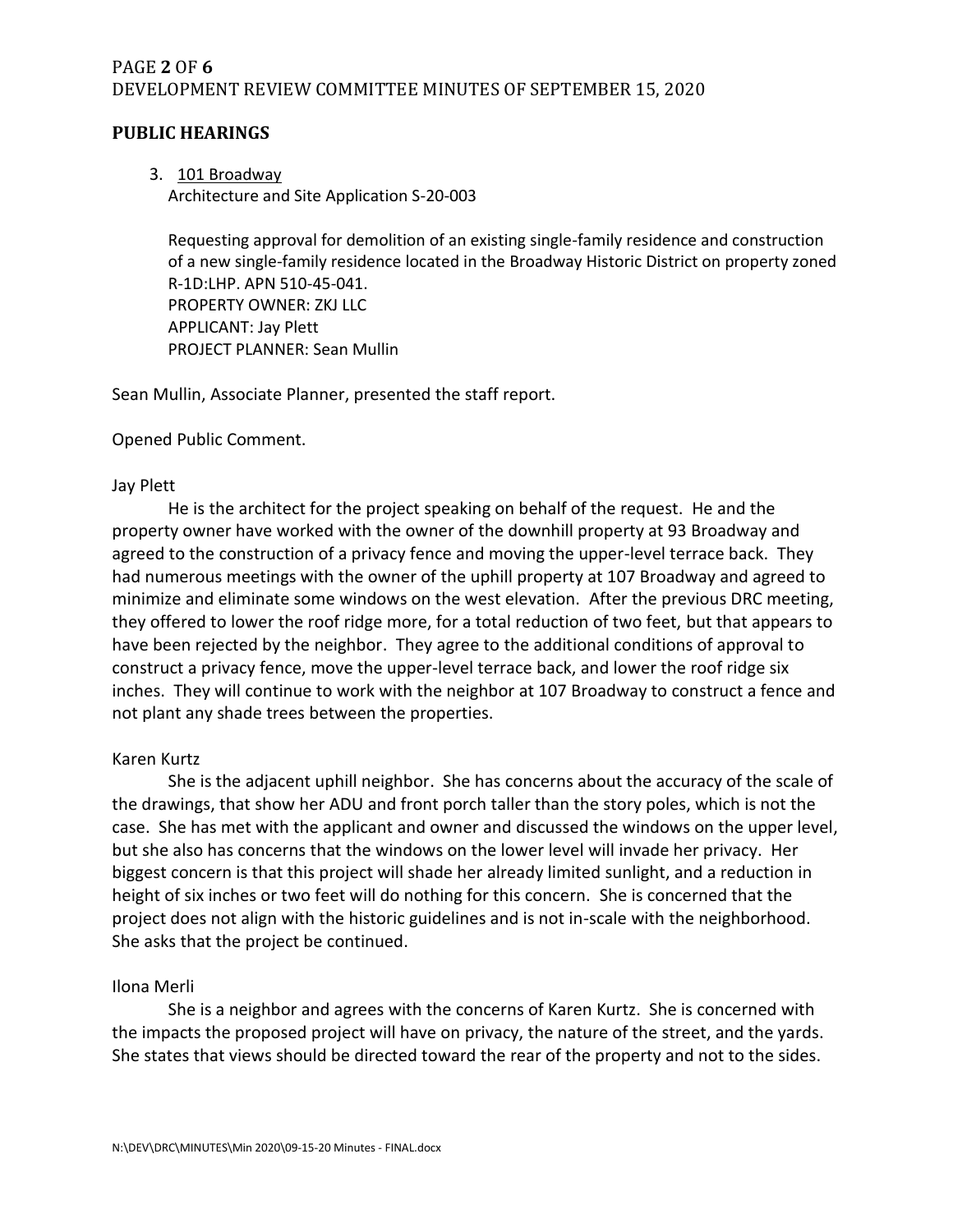### Larry Brandhorst

He is the adjacent downhill property owner. He has discussed his concerns with the applicant and owner and has agreed to the construction of a privacy fence, which will help with privacy at his patio, but the house will still look over it. He is concerned with stormwater runoff with the grade difference between the properties but assumes the project Civil Engineer and the Town will address this. He is concerned with the impact the project will have on the Historic District and neighboring property values.

### Maria Ristow

She is speaking as a community member. She states that she supports clear guidelines and allowing a project that complies, however, sometimes guidelines don't take into account unique topographies or placements of properties in certain areas such as this part of Broadway. She states that when she looked at the plans at the time of the Historic Preservation Committee meeting, she was supportive, however, the story poles or some indication of the impact to neighboring properties was not available at the time. She believes that something can and should be built on the property, but the proposed home does not respect the more forward placement of other houses in the area. This house moves back and blocks the only source of light for the uphill neighbor and takes away the privacy of the downhill neighbors. She believes that with more collaboration, potentially starting over or changing the project would make more sense.

#### Jay Plett

He is the architect for the project making closing comments on behalf of the request. The shadow studies provided demonstrate that there will be no shadows cast in a negative way on the uphill neighbor except during the extreme of the solstice where every property is casting shadows on its neighbor. Even during that time, the uphill neighboring house rises above the shadow. The windows on the side elevation that were referred to are up high at the ceiling level. The uphill house will look down onto the proposed house. It is the nature of the neighborhood that as the hillside climbs the uphill houses look down on other properties below, and they are not proposing anything different. They have met with the Historical Preservation Committee, preliminarily for direction and they were on board then. The then formally submitted to the HPC and got a unanimous approval. They have done all they can to work with the neighbors and they request approval of the project.

## Terry Sczewczyk

He is the project Civil Engineer. An active drainage system will be implemented that will collect and convey water to a point where it will be allowed to infiltrate into the ground. There is a swale along the side of the property that can be bolstered with a curb.

## Closed Public Comment.

Committee members asked questions of staff and discussed the item.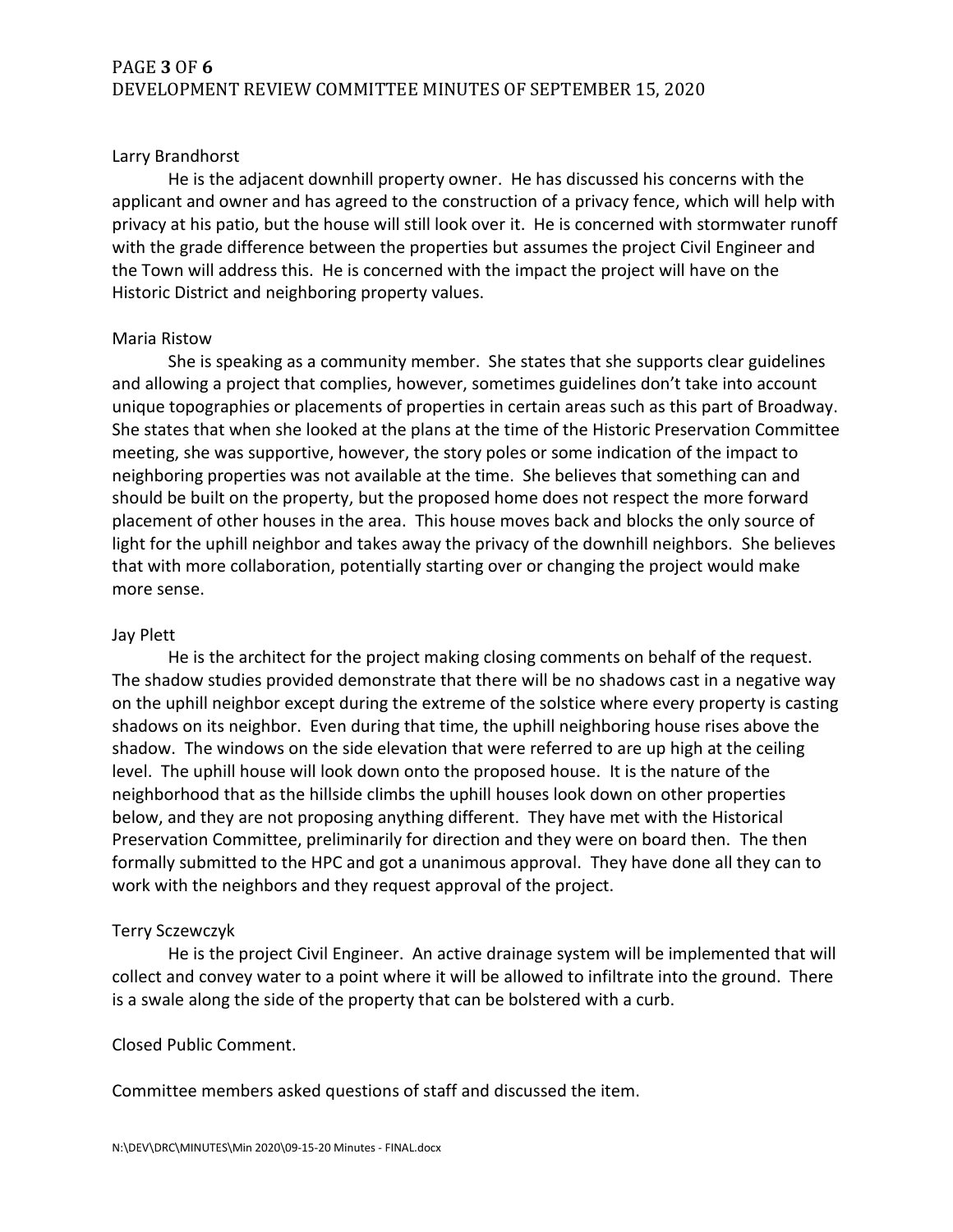## PAGE **4** OF **6** DEVELOPMENT REVIEW COMMITTEE MINUTES OF SEPTEMBER 15, 2020

**MOTION: Motion** by **Robert Gray** to approve the application with the required findings and considerations and recommended conditions of approval. **Seconded** by **Mike Weisz**.

#### **VOTE: Motion passed unanimously 4-0.**

4. 122 N Santa Cruz Avenue Conditional Use Permit Application U-20-008

Requesting approval for a new restaurant (Los Gatos Restaurant) with alcohol service on property zoned C-2. APN 529-03-062 PROPERTY OWNER: Richard and Kathryn Green. APPLICANT: Angelo C. Heropoulos PROJECT PLANNER: Diego Mora

The project planner presented the staff report.

Opened Public Comment.

#### Anthony Fish

He is the architect for the project speaking on behalf of the request. He made himself available for any questions and described the project as a ground floor restaurant with outdoor dining use, including a roof deck.

#### Michael Burke

He is a University Avenue neighborhood resident. He stated that his backyard would be exposed to the project. He has concerns about the loss of retail and the outdoor dining on the roof deck adjacent to residential. He cited the Town's General Plan Land Use Policy 6.1: "Protecting existing residential areas from the impact of non-residential development." He requested the Committee not approve the project and an environmental study be completed regarding the effects of the noise.

#### Lynne Kennedy

She is a neighborhood resident. She has concerns about the plans and believes sections and neighborhood photos from rooftop level should be provided. She also has concerns that the project will negatively impact residential uses, citing the noise from the occasional Gray's Lane block parties. She believes the rooftop dining with alcohol is incompatible with the narrow commercial district. She would support the project if there were no entertainment, and the restaurant were indoors only with a properly buffered patio. She questions why the Town needs a large restaurant when existing restaurants are struggling to stay open.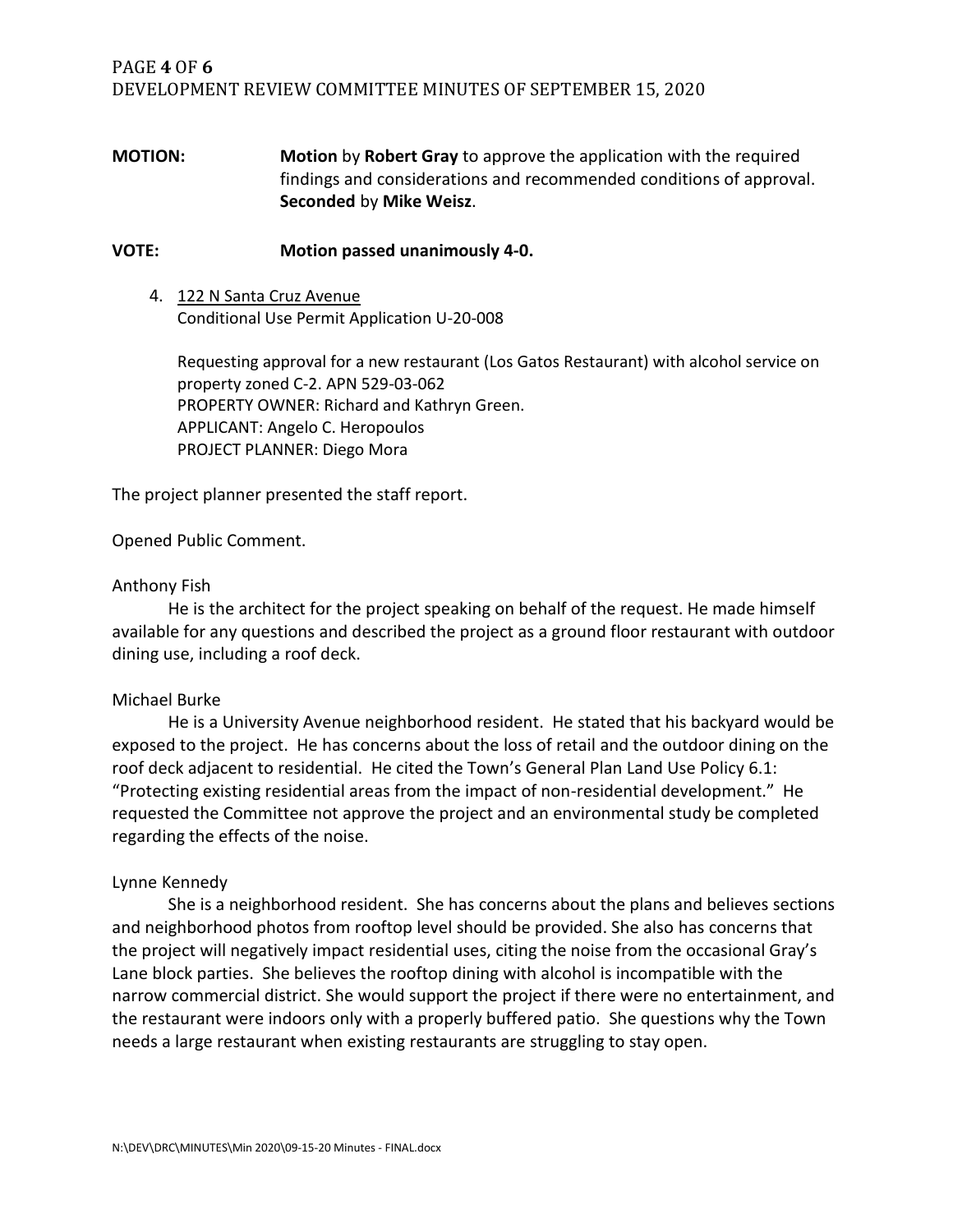## PAGE **5** OF **6** DEVELOPMENT REVIEW COMMITTEE MINUTES OF SEPTEMBER 15, 2020

#### Jim Foley

He is a resident and business owner and represented this property as a broker. He stated that the Town has adopted streamlining policy changes, including allowing entertainment by right before 10:00 p.m. in conformance with the Entertainment Policy and the noise regulations. He believes that the architect has designed the project to be compatible with the area and the applicant has reached out to surrounding businesses and residents at large. The market dictates business location choices and this project is pivotal to the economic vitality of the downtown, currently suffering from the COVID-19 pandemic.

### Anthony Fish

He is the architect for the project speaking on behalf of the request. He stated that good architecture is about trying to fit into the community and resolving concerns. He clarified that the rooftop deck is focused on Santa Cruz Avenue, and has an enclosed mechanical area that provides a buffer to University Avenue. This application is an approval of the use, and they will continue to design to mitigate noise as the construction of the project moves ahead.

### Angelo Heropoulos

He is the applicant working with the architect. He stated that he wants the neighbors to know that he is very cognizant of preserving the integrity of Los Gatos. He believes in bringing in business that promotes success within the community. He states that he is here to listen and open to ensure that the community is happy because their success depends on it.

Closed Public Comment.

Committee members asked questions of staff and discussed the item.

#### Monica Renn

She is the Economic Vitality Manager for the Town and has been working with the applicant on how to build a successful project that will mitigate any concerns and be compatible with the surrounding neighborhoods. The Town does have a Late Night Entertainment Policy that this CUP is in compliance with. Regarding retail uses – most retail is no longer looking for big footprints downtown as brick and mortar is moving in a different direction.

- **MOTION: Motion** by **Robert Gray** to approve the application with the required findings and considerations and recommended conditions of approval. **Seconded** by **Mike Weisz**.
- **VOTE: Motion passed unanimously 4-0.**

## **ADJOURNMENT**

The meeting adjourned 10:50 a.m.